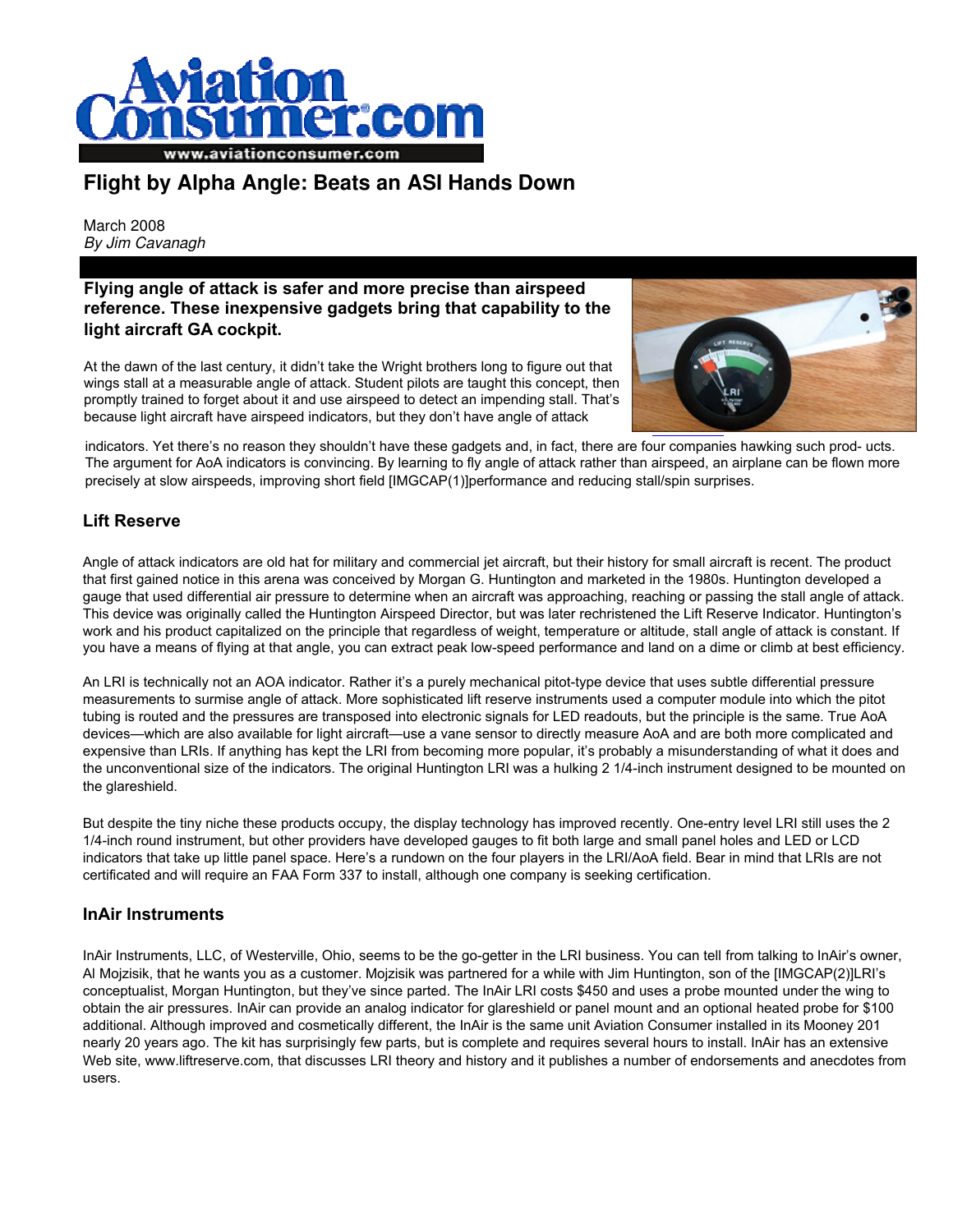# **Alpha Systems AOA**

The Alpha Systems AoA was a virtual duplicate of the InAir Instruments LRI system until the gauges were revamped by Mark Korin, of DepotStar, Inc., based in Ramsey, Minnesota. Due to confusion regarding the LRI name as well as buyer perception of what it did, DepotStar decided to adopt Alpha Systems in deference to the military standard of alpha angle as a primary approach reference. Korin is an inventor by trade and works with a number of companies in developing instrumentation and manufacturing gear. A pilot, he has thought through all of the problems and anomalies of the original Huntington product and was brought into the business by thenpartners Jim Huntington and Bill Geipel to design a graphics display for the



unit. (Jim Huntington later partnered with Al Mojzisik, of InAir, and Geipel partnered with Korin, but both of these partnerships have since dissolved.)

Alpha Systems offers a bar graph display that initially set it apart from the InAir unit, but it recently developed high-quality, glassfaced gauges that fit into standard cockpit holes. Alpha also developed a carbon-fiber panel mount gauge [IMGCAP(3)]that's significantly lighter than the old gauges. Their graphics on the analog instruments are easy to read and decipher.

Alpha System's basic product price is \$550, while the electrical graphic system costs \$895. For another \$100, you can buy a heated probe. (See www.alphasystemsaoa.com for more.)

Alpha calibrates their system by the push of a button—a benefit of a system using a microprocessor—and rather than at stall, it prefers that pilots use minimum controllable attitude for calibration. The basic system is totally independent of any aircraft system and Korin has letters from the FAA allowing installation of the non-heated probe kit on any aircraft, requiring merely a logbook entry and A&P signoff.

### **EM Aviation**

Elbie Mendenhall is an airline captain who approaches LRI/AoA from a different angle, pardon the pun. His products obtain AoA information mechanically, just like airliners do, by using free swiveling vane mounted on about any vertical surface outside of the prop wash. This makes it ideal for twins or pusher aircraft, but it also makes it challenging to install out of the prop wash on tractor-type airplanes. EM offers two models, the [IMGCAP(4)]Rite Angle Buddy and the Companion. The entry-level Buddy comes without the flap indexing function and costs \$350. The RA-111b Companion is the top-of-the line at \$699.50. Both may be calibrated while in flight by pushing a button and both, of course, require aircraft electrical hookup. Mendenhall says his vane arrangement is virtually immune to icing. Mendenhall is the only manufacturer who is applying for certification and his selling emphasis is that his products include flap settings in the indicator information, since the addition of flaps alters stall AoA.

### **Advanced Flight**

AFI, based in the new entrepreneurial mecca of Oregon, is owned by Rob Hickman, and was formerly known as Proprietary Software Systems. Hickman purchased the company after having learned the value of LRIs by installing one in his Van's RV-4. The company also manufactures an EFIS



product that integrates the LRI. They offer two models of LRI that are self-contained. These are the Pro and the Sport models. The Pro includes flap and gear settings, aural commands for angle of attack, landing gear and installation errors and a nice echelontype liquid crystal display. At \$1495, it's pricey, but its echelon and bar graphs look great in the panel and the safety of the aural gear and stall warnings may be worth it when things get busy. The Sport is a basic model with an LED bar graph presentation. At \$890, it offers the same aural commands as the Pro, but with a simpler indicator. You can see both models at www.advancedflight-systems.com. What sets Advanced Flight Systems' product apart is the source of the information for their processors. Rather than a probe, they go directly to the airfoil by drilling two .040-inch holes at specific locations on the top and bottom of the wing.